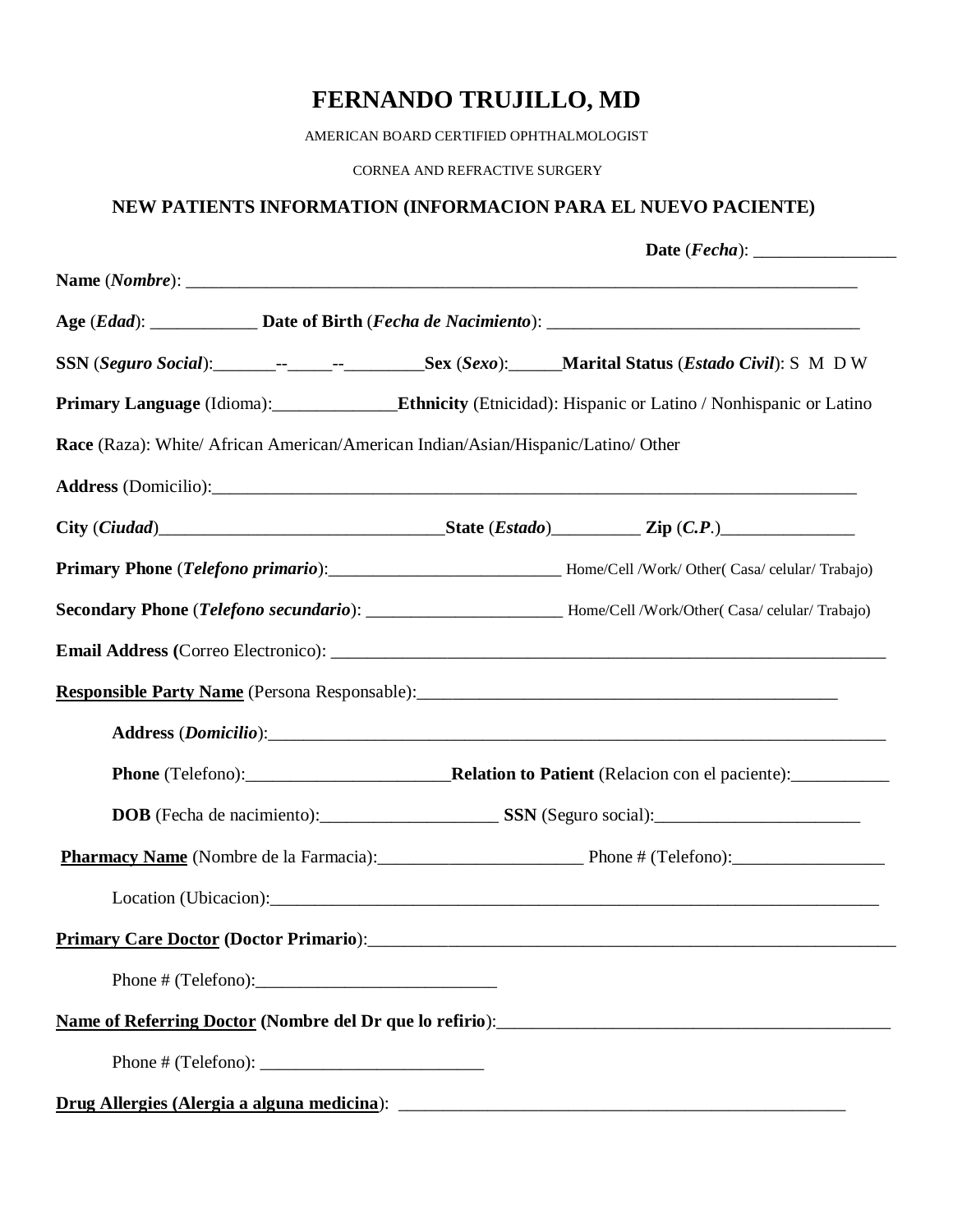## **FERNANDO TRUJILLO, MD**

AMERICAN BOARD CERTIFIED OPHTHALMOLOGIST

CORNEA AND REFRACTIVE SURGERY

## **HIPAA Patient Questionnaire**

## **Cuestionario de HIPAA Para los Pacientes**

Please list the a family member or other persons, if any, whom we may inform about your general medical condition, your diagnosis and any billing questions (including treatment, payment and healthcare operations). (As a reminder these will be the only people we will be able to speak to or release any information to regarding your account.)

*Indique los miembros de la familia u otras personas, en su caso, a quien podemos informarle sobre su estado de salud general, su diagnóstico y las preguntas sobre facturación (incluyendo las operaciones de tratamiento, pago y operaciones de atención médica). (Cabe recordar que estas serán las únicas personas vamos a ser capaces de hablar o dar cualquier información al respecto a su cuenta.)*

| Name (Nombre): | Phone #: |
|----------------|----------|
|                |          |
| Name (Nombre): | Phone #: |

**Can confidential messages (i.e., appointment reminders) be left on your telephone answering machine or voicemail?** *(¿Pueden dejar los mensajes confidenciales (por ejemplo, recordatorios de citas) en el contestador automático de teléfono o correo de voz?)* **YES (Si) / NO (No)**

**Please indicate if we may mail your appointment reminder/recall postcard via the mail?** (*Por favor, indique si se nos permite enviar su postal recordatorio de la cita a través del correo?)* **YES (Si) / NO (N0)**

**This form will remain in effect until you make any changes in writing.** (*Esta forma se mantendrá en efecto hasta que se haga algún cambio escrito).*

*I am aware of the notice of privacy practice and will ask for a copy, if needed*

**Patient Name Printed** ( Nombre del Paciente): \_\_\_\_\_\_\_\_\_\_\_\_\_\_\_\_\_\_\_\_\_\_\_\_\_\_\_\_\_\_\_\_\_\_\_

**Patient Signature** (Firma del paciente):\_\_\_\_\_\_\_\_\_\_\_\_\_\_\_\_\_\_\_\_\_\_\_\_\_\_\_\_\_\_\_\_\_\_\_ Date (Fecha):\_\_\_\_\_\_\_\_\_\_

## **FERNANDO TRUJILLO, MD**